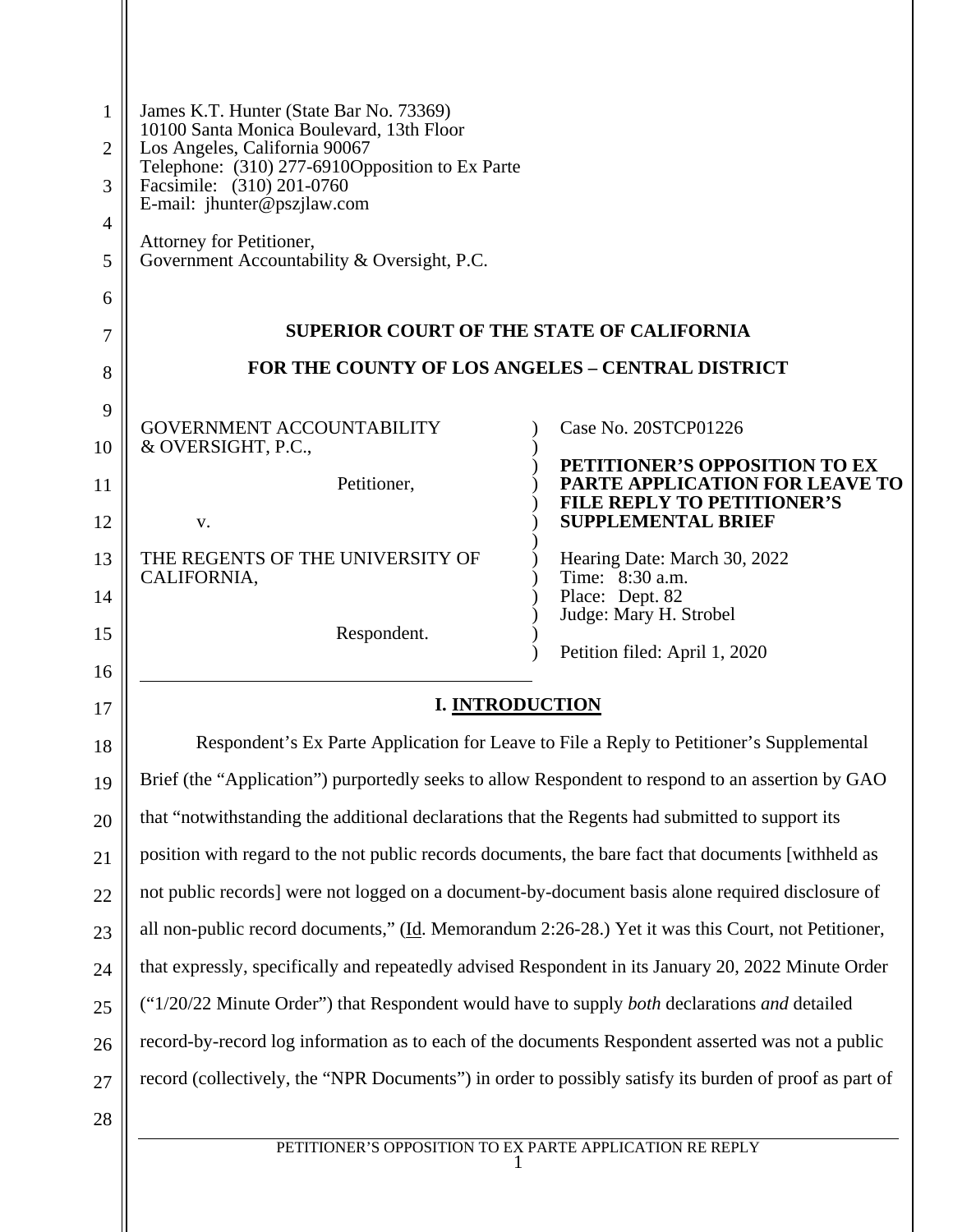the second-bite-at-the-apple permitted therein.<sup>1</sup>.

Thus, what Respondent actually seeks in the Application is for this Court to reconsider (and upon reconsideration repudiate) its determination in the 1/20/22 Minute Order that Respondent would, at a minimum, need to supply log information as part of its February 10 2022 second-bite-atthe-apple in order to meet its burden of proof as to the NPR Documents (the "Log Information Determination"). Its filing is therefore an Application for Reconsideration. (See, e.g., Weil & Brown et al., CAL. PRAC. GUIDE: CIV. PRO. BEFORE TRIAL (The Rutter Group 2021), Section 9:324.1 at 9(1)-148 ["The name of the motion is not controlling. The above requirements … apply to any motion that asks the judge to decide the same matter previously ruled on."].)

Petitioner, however, does not even attempt to establish that there are any "new or different facts, circumstances, or law" as required for reconsideration pursuant to Code of Civil Procedure § 1008(b). The Application is also untimely since Code of Civil Procedure § 1008(a) mandates that a motion for reconsideration must be made "within 10 days after service upon the party of written notice of entry of the order".<sup>2</sup>

15 16 17 18 19 20 21 22 23 24 25 Furthermore, not only is the Log Information Determination firmly based on the statutes and cases cited in the 1/20/22 Minute Order, but the proposed Reply and Exhibit A attached thereto (jointly, the "Reply/Exhibit A") underscore the crucial importance of the specified log information in order to allow GAO "'a meaningful opportunity to contest the withholding of the documents'". (1/20/22 Minute Order 6:6.) In fact, as discussed in detail below, Regents' admissions in the Reply/Exhibit A revealed that (1) Regents' claimed bases for withholding seven of the NPR  $1$  See 1/20/22 Minute Order 25:3-5 ["...the court will continue the hearing for supplemental declarations and supplemental information regarding the documents withheld. At a minimum, Respondent should provide further information about the emails including senders or recipients, the subject lines, dates, and general topics of discussion." (Underlining added.)]; 26:20-22 ["because there is a sufficient probability that Respondent could meet its burden [with respect to the Unaffiliated Documents and Attachments] through supplemental declarations and log information, the court will continue the hearing for further proceedings. (Underlining added.)]; 29:28-30 ["…the court is inclined to permit Respondent to prove its stated exemptions and/or 'non-public-record' withholdings through more detailed, supplemental declarations and log information." (Underlinings

1

2

3

4

5

6

7

8

9

12

13

<sup>26</sup>  27 added.)]; 30:11-12 ["With respect to the remaining documents, respondent is to provide supplemental declaration and log information to the court by February 10, 2022." (Underlining added.)].

<sup>28</sup>  <sup>2</sup> GAO formally served Notice of the 1/20/22 Minute Order on Regents on January 24, 2022 and Regents expressly acknowledged its receipt of that Notice on that date. (See the concurrently-filed Hunter Declaration ("Hunter Dec.") 2:13-16.)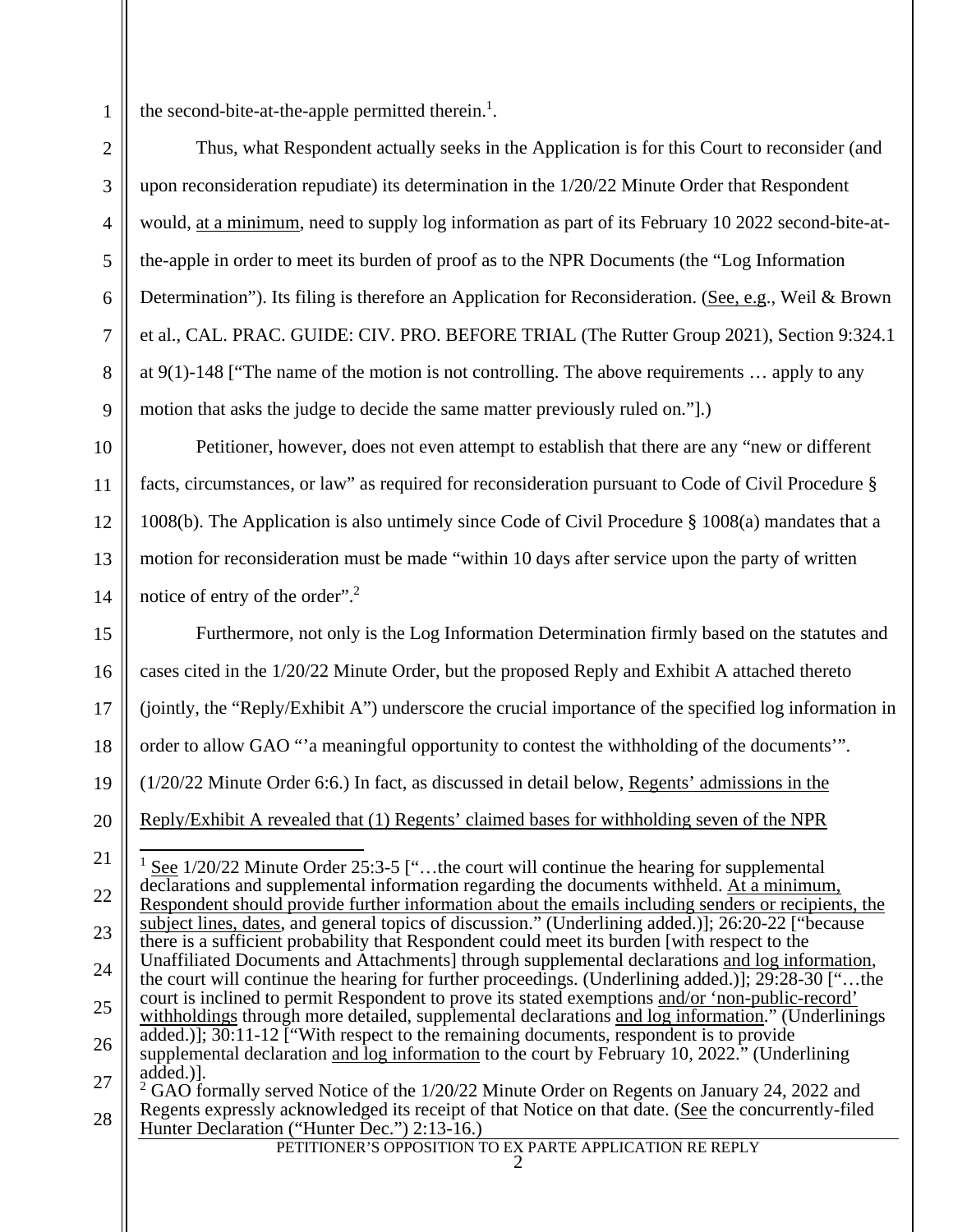1 2 3 4 5 6 7 8 9 10 11 12 13 14 15 16 17 18 19 20 21 22 23 24 25 26 27 28 PETITIONER'S OPPOSITION TO EX PARTE APPLICATION RE REPLY 3 Documents are indisputably without merit and (2) critical parts of the Supplemental Declaration of Ann Carlson filed herein on February 10, 2022 are false (the "Reply/Exhibit A Admissions/Revelations"). Finally, regardless of whether the Application is granted, the pleadings submitted by Regents and GAO in connection with that application should be included within the trial record. Not only do those documents include the Reply/Exhibit A Admissions/Revelations, but they constitute further evidence that should cause this Court to change its inclination (as it expressly stated in the 1/20/22 Minute Order might happen (id. 29:13-14)) that it should not "grant a judicial declaration that Respondent violated the CPRA." (Id. 29:16.) **II. ARGUMENT A. The Log Information Determination Should Not Be Reconsidered** In the 1/20/22 Minute Order, this Court correctly determined that Regents had failed to meet its burden of proof to justify its withholdings of, inter alia, the NPR Documents. Citing *Golden Door* (id., 14:18-19), however, the Court accorded Regents a second-bite-at-the apple; and , in connection with doing so, the Court provided specifics of what evidence it would require, at a minimum, from Regents for Regents to succeed in its second-bite-at-the apple.<sup>3</sup> The guidance provided by this Court was clear<sup>4</sup> and reasonable. Indeed, it is only because <sup>3</sup>Petitioner respectfully submits that in allowing Regents a second-bite-at-the apple, this Court was making new law which, if generally adopted, will further tilt the framework of CPRA proceedings in favor of public agencies. In particular, neither *Golden Door* nor any other case located by GAO allowed or sanctioned a trial court allowing a public agency to submit supplemental declarations after trial had commenced. Public agencies already start out with the advantages of (1) the imbalance in the knowledge of the contents of the withheld records between the public agency and the requester and (2) the standard procedural/discovery framework established for the determination CPRA petitions, which requires the petitioner to file its declarations and supporting evidence before it learns of the specific facts and evidence upon which the respondent will rely in support of its withholdings. A public agency should have no expectation, or even a hope, that if its filings fail to meet its burden of proof as of the commencement of trial, the trial may be continued, and an expeditious resolution of the proceeding delayed, so it can have a second-bite-at-the apple. 4 Regents states that it "read the order as indicating that either further declarations *or* a log may suffice" (Application, Memorandum 2:17-18, italics in original.) In each instance, however, this Court expressly states "and", not "or". The claimed misreading is not credible and attempts to gaslight this Court into believing that its language was somehow ambiguous.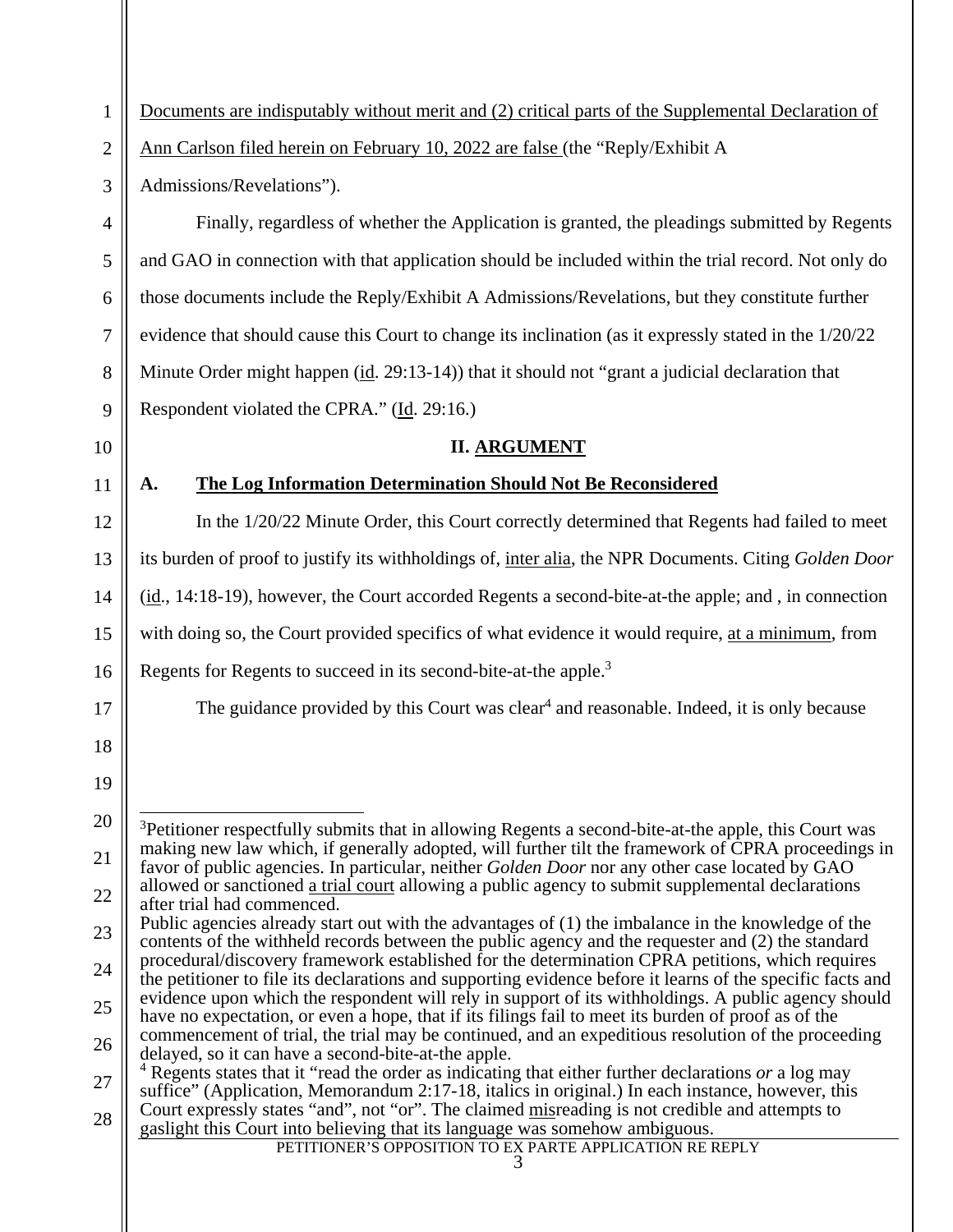Exhibit A provided some of the log information that the Court specified should be provided<sup>5</sup> that  $(1)$ GAO was able to establish that at least six of the purported NPR Documents listed on Exhibit A have already been acknowledged by Regents to be public records, and not privileged or exempt (as the records' contents affirm) but produced to GAO and (2) Regents was compelled to admit that a seventh of the NPR Documents is a public record consisting of "a single email chain in which Dean Mnookin and Professor Carlson internally discuss a particular donor and their interpretation of how the donor views their cause" (Buck Dec., Exhibit A, Reply 2:6-7). (Hunter Dec.2:17-24.)

## **B. All Of The Statements In Reply/Exhibit A Are Unsupported By Any Competent Sworn Testimony And Should Be Accorded No Weight In Determining If Regents Has Met Its Burdens Of Proof To Justify Its Claimed Withholdings**

In the 1/20/22 Minute Order (at 9:21-23), this Court states that "it appears that the privilege log is not verified by any custodian of records with personal knowledge about the emails (e.g. Professors Carlson or Horowitz.)", clearly indicating by the context in which that statement appears that if that were the case, the lack of such verification would constitute one more problem with the adequacy of Respondent's evidence in support of its exemption claims. Yet none of the statements in Reply/Exhibit A which Respondent seeks to submit as a de facto third-bite-at-the-apple are verified or included in a declaration establishing that those statements are accurate or were made by a witness who had a competent foundation therefor. In fact, as noted, *infra*, some of those statements in the log are demonstrably untrue.

20 21 22 23 24 25 Nor does GAO's insistence that the factual statements upon which Regents relies to support its claimed withholdings be verified or included in a competent declaration constitute reliance on a superfluous technicality. Indeed, the following seven unverified statements regarding the NPR Documents which are made in Exhibit A and Regents' Notice of Supplemental Evidence In Support of Its Opposition to Petition for Writ of Mandate ("Regents' Notice of Supplemental Evidence") are either false or mischaracterize indisputably public records as NPR Documents:

26

27

28

1

2

3

4

5

6

7

8

9

10

11

12

13

14

15

16

17

18

<sup>&</sup>lt;sup>5</sup> In particular, while this Court stated that the log information should specify senders and recipients, numerous of the entries on Exhibit A fail to name the sender or one or more recipient(s), instead referencing only "Non-UCLA employee" or "Non-UCLA employees".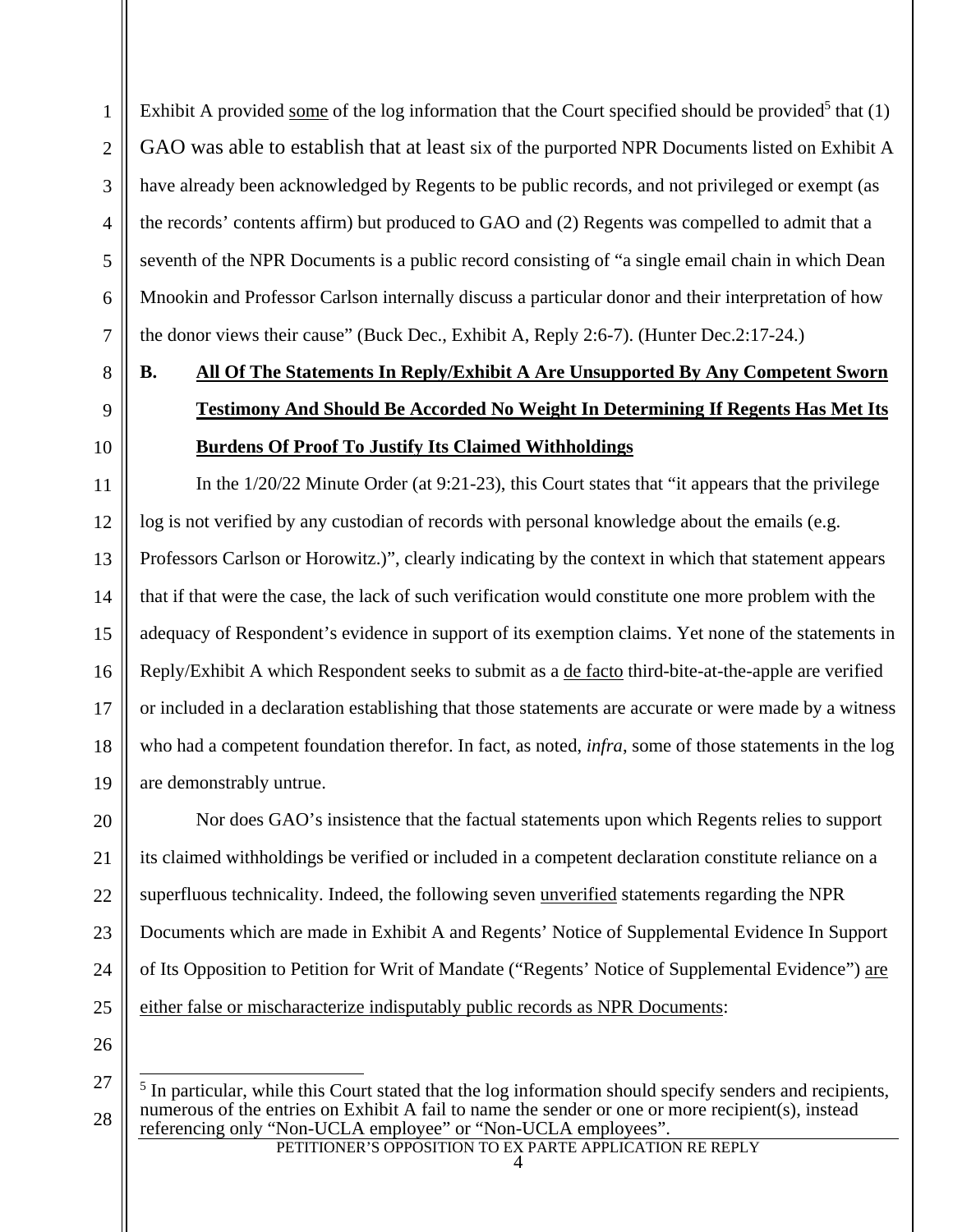| $\mathbf{1}$   | Regents' Notice of Supplemental Evidence, filed herein on February 10, 2022,<br>1.                                                                                                                                                                                               |  |
|----------------|----------------------------------------------------------------------------------------------------------------------------------------------------------------------------------------------------------------------------------------------------------------------------------|--|
| $\overline{2}$ | contains the following statement regarding the NPR Documents:                                                                                                                                                                                                                    |  |
| 3              | "In addition to the supplemental evidence submitted herewith, there are 180 pages of                                                                                                                                                                                             |  |
| $\overline{4}$ | documents not described in the supplemental evidence. These are document [sic] that<br>would not qualify as public records under the definition the University urged the Court to<br>apply: "required by law to be kept by [the public] official or "necessary or convenient to  |  |
| 5              | the discharge of [her] official duties." (Id. 1:5-8; underlinings added.)                                                                                                                                                                                                        |  |
| 6              | Yet in the Reply, Regents admits the above-quoted statement, which itself was neither                                                                                                                                                                                            |  |
| $\overline{7}$ | verified nor included in any declaration, was materially inaccurate as follows:                                                                                                                                                                                                  |  |
| 8              | "Further, in its earlier supplemental submission, the Regents indicated there are 180<br>pages of documents that would not qualify as not public records under its proposed                                                                                                      |  |
| 9<br>10        | definition but that would be public records if the Court maintains the definition indicated<br>in its order continuing the hearing. Two pages of documents within that 180-page group<br>were properly withheld and not subject to disclosure under the PRA, but for a different |  |
| 11             | reason than previously articulated. These two pages consist of a single email chain in<br>which Dean Mnookin and Professor Carlson internally discuss a particular donor and                                                                                                     |  |
| 12             | their interpretation of how the donor views their cause. Although the Regents previously<br>characterized these documents as not public records, they are public records, but are                                                                                                |  |
| 13             | exempt under Government Code section 6255" (Id. 2:1-9; underlinings added.)                                                                                                                                                                                                      |  |
| 14             | 2.<br>Exhibit A to the Reply describes one of the purported NPR Documents listed thereon                                                                                                                                                                                         |  |
| 15             | (i.e., item number 20 on page 11 of 15) as having been sent on October 3, 2017 at 13:37 from Dan                                                                                                                                                                                 |  |
| 16             | Emmett to Cara Horowitz, copying Nicholette Fuhrman ("Fuhrman") and with the Message Subject                                                                                                                                                                                     |  |
| 17             | "Re: Oct 11 plans with Vic Sher at UCLA". In fact, this two-page document (the "Page 11, Item 20                                                                                                                                                                                 |  |
| 18             | Email") was produced by Regents to GAO on August 31, 2020 as part of Regents' "final"                                                                                                                                                                                            |  |
| 19             | production of responsive public records (pages 95 and 96 of 1031) in response to the November                                                                                                                                                                                    |  |
| 20             | 2019 Request. (Hunter Dec. 2:25-3:5). Not only did Regents' accompanying cover letter characterize                                                                                                                                                                               |  |
| 21             | these as "documents subject to release" (i.e., public records), but a review of the Page 11, Item 20                                                                                                                                                                             |  |
| 22             | Email itself establishes that it relates to the setting up of a meeting at UCLA between Vic Sher, Dan                                                                                                                                                                            |  |
| 23             | Emmett, Cara Horowitz, and UCLA Law Professors Ann Carlson, Cara Horowitz and Sean Hecht in                                                                                                                                                                                      |  |
| 24             | connection with a lunch talk being given by Vic Sher at UCLA (1) hosted and promoted by the                                                                                                                                                                                      |  |
| 25             | Emmett Institute entitled "Suing Over Climate Change Damages: The First Wave of Climate                                                                                                                                                                                          |  |
| 26             | Lawsuits" and (2) posted on UCLA Law School's YouTube page at https://youtu.be/eCsg9ACPex4                                                                                                                                                                                       |  |
| 27             | (the "10/11/2017 Emmett Institute/Sher Lunch Talk"). (Hunter Dec. 3:5-13.)                                                                                                                                                                                                       |  |
| 28             |                                                                                                                                                                                                                                                                                  |  |
|                | PETITIONER'S OPPOSITION TO EX PARTE APPLICATION RE REPLY<br>5                                                                                                                                                                                                                    |  |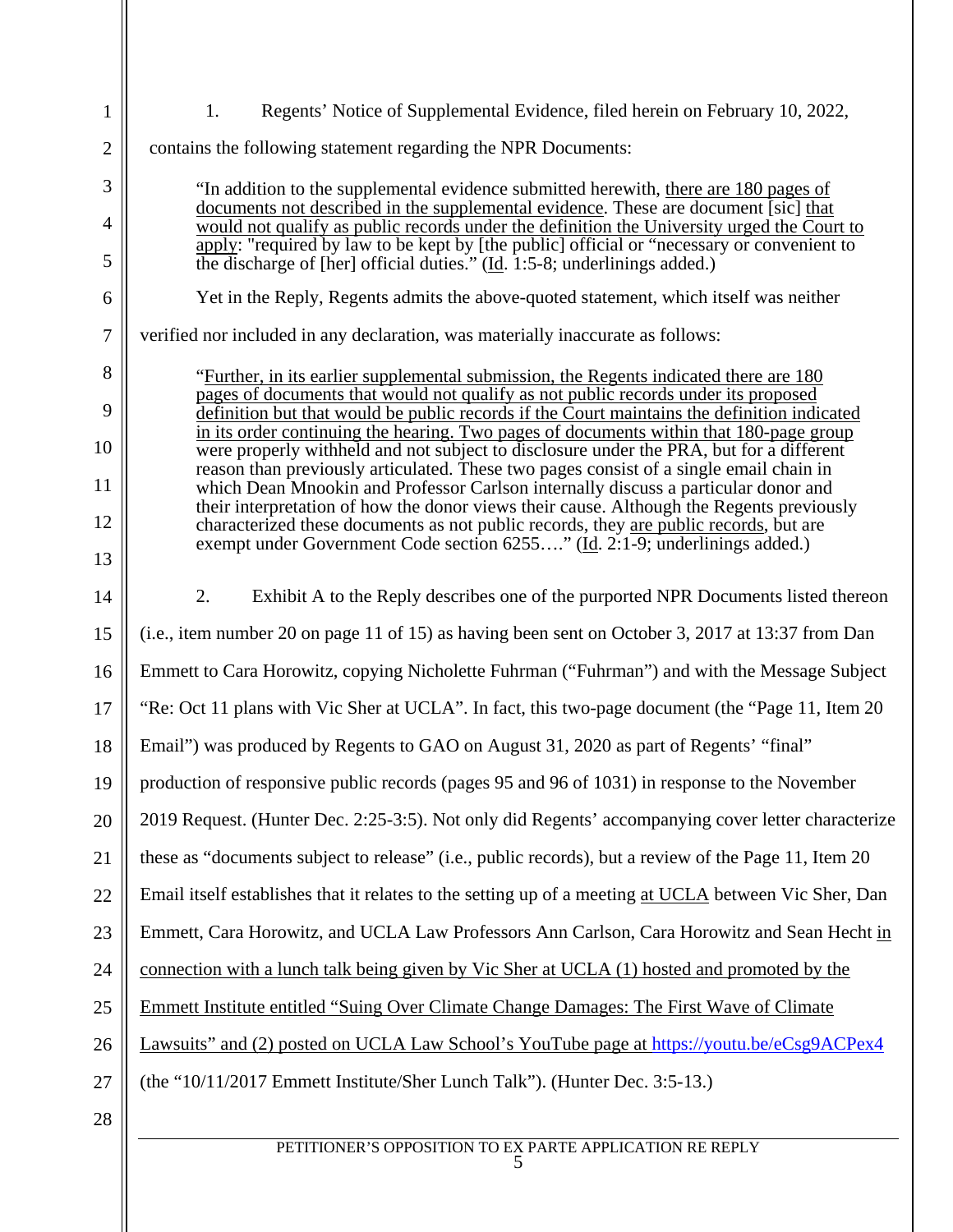1 2 3 4 5 6 7 8 9 10 11 12 13 14 15 16 17 18 19 20 21 22 23 24 25 26 27 28 Vic Sher is the first name partner of Sher Edling, the law firm about which Carlson wrote Dan Emmett as part of the CCI Introduction/Solicitation as follows: "… I've been working with them [CCI] a bit – we participated in a conference in Hawaii to try and encourage Hawaii to consider a nuisance lawsuit [against the oil companies].I've also discussed them with Vic Sher [for whom Carlson acted as a consultant in lawsuits filed by cities against oil companies] and he thinks they are an important part of the broader effort on the lawsuits to engage the public. I think our involvement will continue. And as you may remember the clinic has been working on the nuisance cases." (AR 207, top of page, 355:15-356:3; OB 3:7-11).) The Sher Edling firm and the faculty's work therewith is at the very heart of the Climate Litigation/Regents Interface. The Page 11, Item 20 Email, therefore, is not simply a public record relating to the conduct of the public's business (and entirely dissimilar to "'the shopping list phoned from home, the letter to a public officer from a friend that is totally void of reference to governmental activities'" (1/20/22/Minute Order, 23:18-20)). It constitutes a key data point establishing the extent of the ties between Regents, the Emmett Institute, Dan Emmett and the Sher Edling firm (i.e., the Climate Litigation/Regents Interface). Indeed, GAO submits that it was not the burden of supplying log information as to each of the NPR Documents that deterred Regents from providing Exhibit A as part of its February 10, 2022 filings but rather Regents' recognition that disclosing the "Message Subjects" of certain documents would itself establish them to be public records. Perhaps Regents will now admit the obvious – that the Page 11, Item 20 Email and the additional 5 emails described below (collectively, the "Six Emmett Institute/Sher Lunch Talk Emails") are all public records. This Court should not be deceived, however, if Regents accompanies that admission with assertions that (1) the inclusion of the Six Emmett Institute/Sher Lunch Talk Emails in Exhibit A was inadvertent and (2) the fact that the emails were produced as part of the August 31, 2020 production ipso facto establishes Regents' good faith in responding to the November 2019 Request. The "gaffe" was not Regents' erroneous, but patently deliberate, denials that those emails were public records; rather, it was their production as part of the August 31, 2020 production. 3. Item number 21 on page 11 of 15 of Exhibit A, also titled "Re: Oct 11 plans with Vic Sher at UCLA", is a second October 3, 2017 email from Dan Emmett to Horowitz, copying Fuhrman, time-stamped 13:30, produced by Regents to GAO as part of its August 31, 2020

PETITIONER'S OPPOSITION TO EX PARTE APPLICATION RE REPLY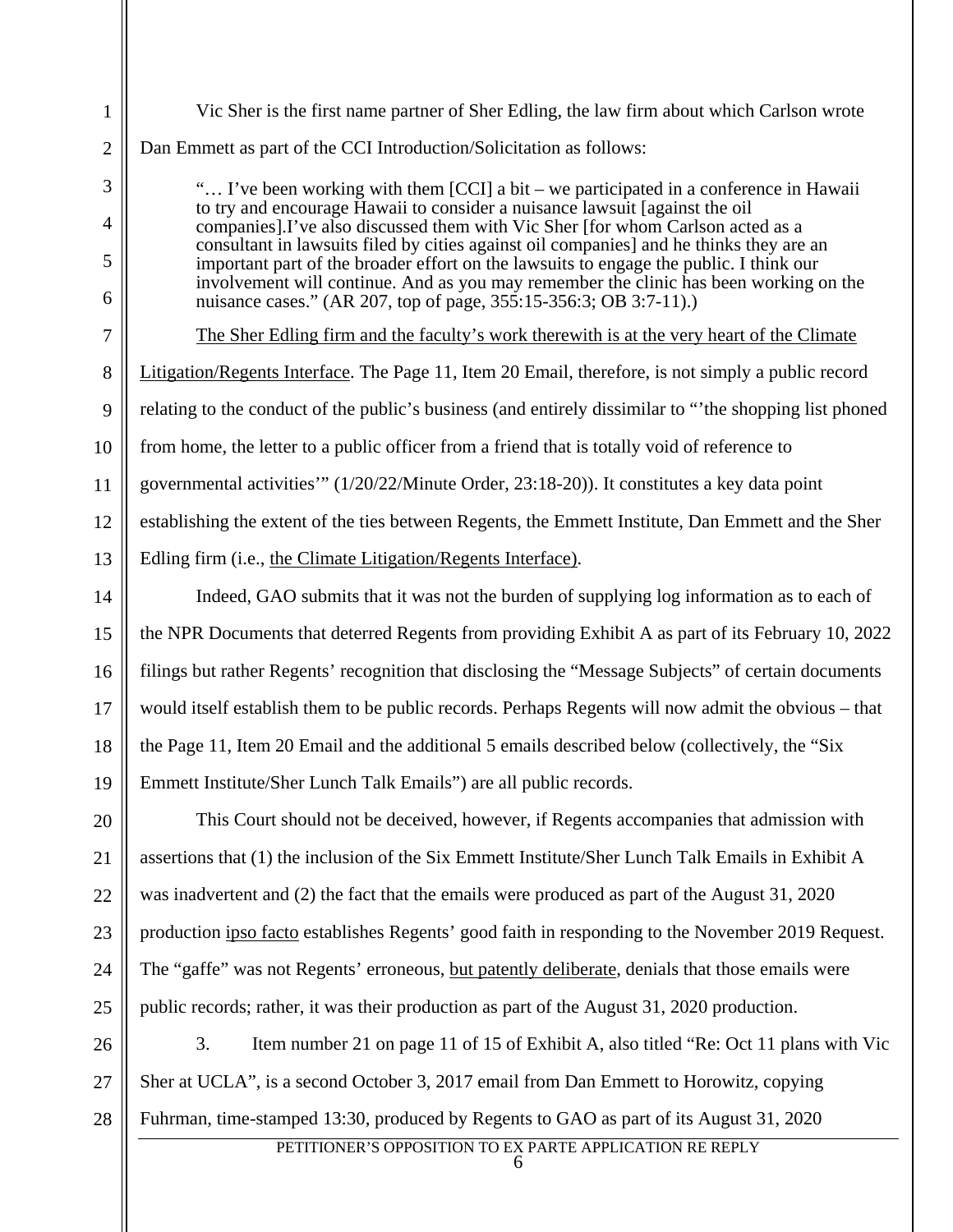1 2 production (pages 101 and 102), and relating to the 10/11/2017 Emmett Institute/Sher Lunch Talk on Climate Litigation. (Hunter Dec. 3:14-3:19.) All of Petitioner's characterizations of the Page 11, Item 20 Email are equally applicable to this email and each of the following four below-discussed emails, which together comprise the Six Emmett Institute/Sher Lunch Emails.

4. Item number 22 on page 11 of 15 of Exhibit A, titled "Re: Oct 11 UCLA Dinner", is a October 4, 2017 email from Fuhrman to Horowitz, time-stamped 15:51, produced by Regents to GAO as part of its August 31, 2020 production (pages 97 and 98), and relating to the 10/11/2017 Emmett Institute/Sher Lunch Talk. (Hunter Dec. 3:20-24.)

5. Item number 23 on page 11 of 15 of Exhibit A, titled "Re: Oct 11 UCLA Dinner", is a September 27, 2017 email from Fuhrman to Horowitz, time-stamped 9:28, produced by Regents to GAO as part of its August 31, 2020 production (pages 104 through 107), and relating to the 10/11/2017 Emmett Institute/Sher Lunch Talk. (Hunter Dec 3:25-4:2.)

6. Item number 25 on page 11 of 15 of Exhibit A, titled "Re: Oct 11 UCLA Dinner", is a September 25, 2017 email from Fuhrman to Horowitz, time-stamped 15:57, produced by Regents to GAO as part of its August 31, 2020 production (pages 101 and 102), and relating to the 10/11/2017 Emmett Institute/Sher Lunch Talk. (Hunter Dec. 4:3-7.)

7. Item number 26 on page 11 of 15 of Exhibit A, titled "Re: Oct 11 UCLA Dinner", is a October 2, 2017 email from Fuhrman to Horowitz, time-stamped 15:57, produced by Regents to GAO as part of its August 31, 2020 production (pages 103 through 107), and relating to the 10/11/2017 Emmett Institute/Sher Lunch Talk. (Hunter Dec. 4:8-12.)

Accordingly, all of those statements, and Exhibit A in its entirety, should be accorded no weight in determining if Regents has met its burdens of proof to justify its claimed withholdings. Certainly Respondent should not be allowed a fourth-bite-at-the-apple.

## **C. Regents Should Be Ordered To Provide GAO The Two Page Document Previously Claimed To Be An NPR Document But Now Belatedly Asserted To Be Exempt**

28 As noted in the preceding section, Regents admits in the Reply (at 2:1-9) that two pages of the 180 pages previously asserted to be NPR Documents in fact are a public record (the "Newly-Admitted Public Record"). Regents now asserts, however, that those two pages, which it previously

> PETITIONER'S OPPOSITION TO EX PARTE APPLICATION RE REPLY 7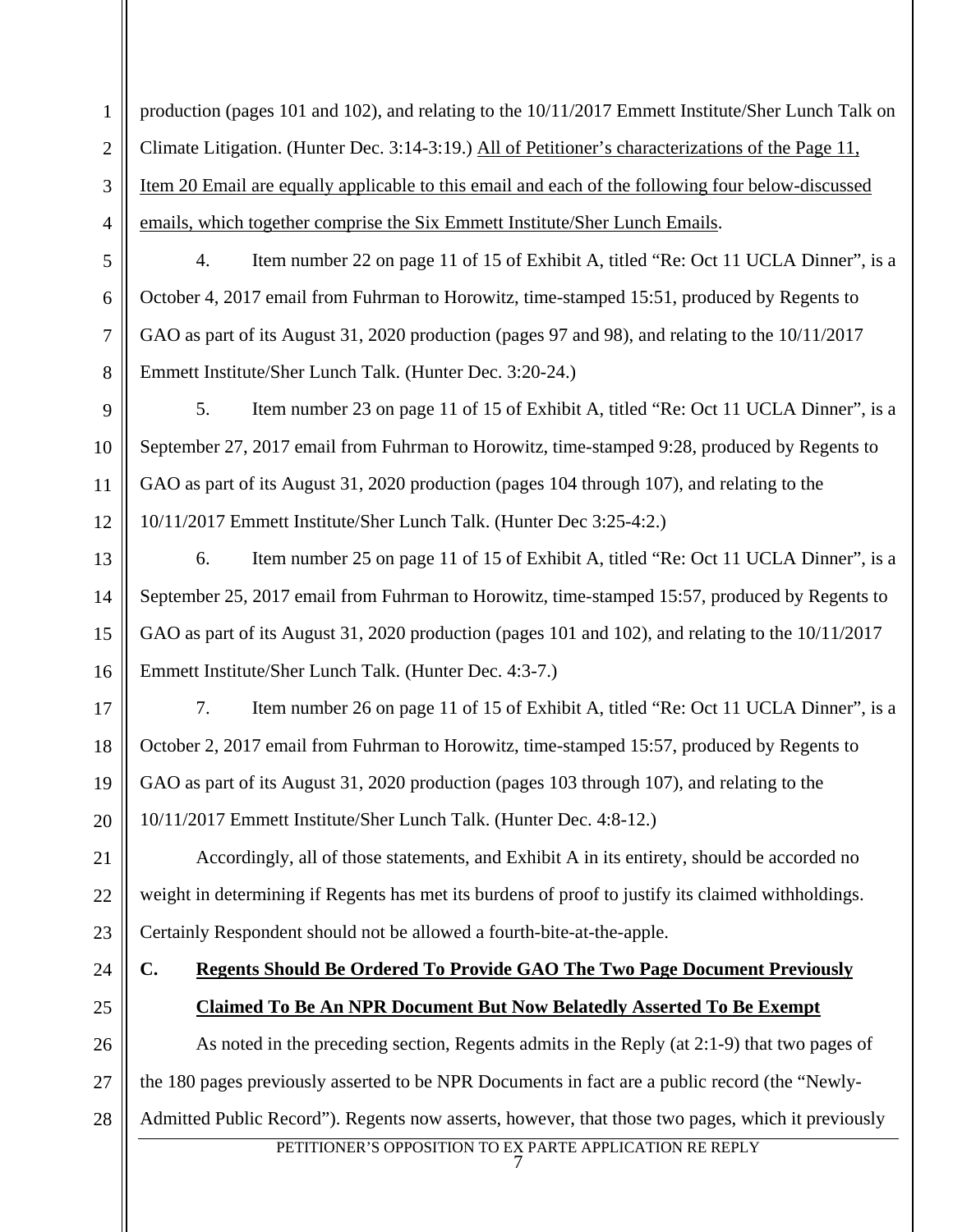claimed were purely personal and unrelated to the conduct of the public's business, are so critical to the conduct of the public's business that they are "exempt for the deliberative process/Section 6255 reasons the Regents previously briefed, and which Dean Mnookin's declaration and the other evidence supports." (Reply 2:10-12.)

Yet the Application is not accompanied by any second supplemental declaration of Dean Mnookin which specifically addresses the content and context of the Newly-Admitted Public Record. Thus, it is impossible to determine whether, as Dean Mnookin conceded about Document 46 in the Mnookin Supplemental Declaration filed herein on February 10, 2022 (at 4:17-6:5), there is "nothing particularly sensitive about this particular email" and "UCLA has no particular concerns about [its] disclosure". Nor has any declaration or log been submitted which states information as to the subject line, date, and general topic of discussion of the Newly-Admitted Public Record.

In the 1/20/22 Minute Order, this Court rejected GAO's argument that Regents had waived those new exemption claims set forth in the Amended Exemption Log under the rationale of *Maydak v. DOJ* (D.C. Cir. 2000) 218 F.3d 760,765,767-8 as follows:

"Here, Respondent did assert the claimed exemptions in before the parties briefed the merits. While it would have been better if Respondent asserted the exemptions in the original exemption log, Petitioner does not show the delay constitutes a waiver under the  $CPRA$ ." (Id. 19:17-20; underlining added.)

Respondent first asserted its exemption claim as to the Newly-Admitted Public Record after the parties briefed the merits, after the trial commenced, and after the parties had completed the supplemental briefs allowed by this Court in the 1/20/22 Minute Order. Respondent should therefore be held to have waived any claim of exemption as to the Newly-Admitted Public Record.

Even if any exemption claim has not been waived, Respondent has not adduced any evidence that supports its exemption claim, much less that the public interest in non-disclosure clearly outweighs the public interest served by its disclosure. This Court should accordingly order Regents to provide an unredacted copy of the Newly-Admitted Public Record to GAO.

- **D. The Supplemental Declaration Of Ann Carlson Filed Herein On February 10, 2022 Is False In Critical Parts And Should Be Distrusted In Its Entirety**
	- A careful review of the both the Declaration of Cara Horowitz and the Supplemental

28

1

2

3

4

5

6

7

8

9

10

11

12

13

14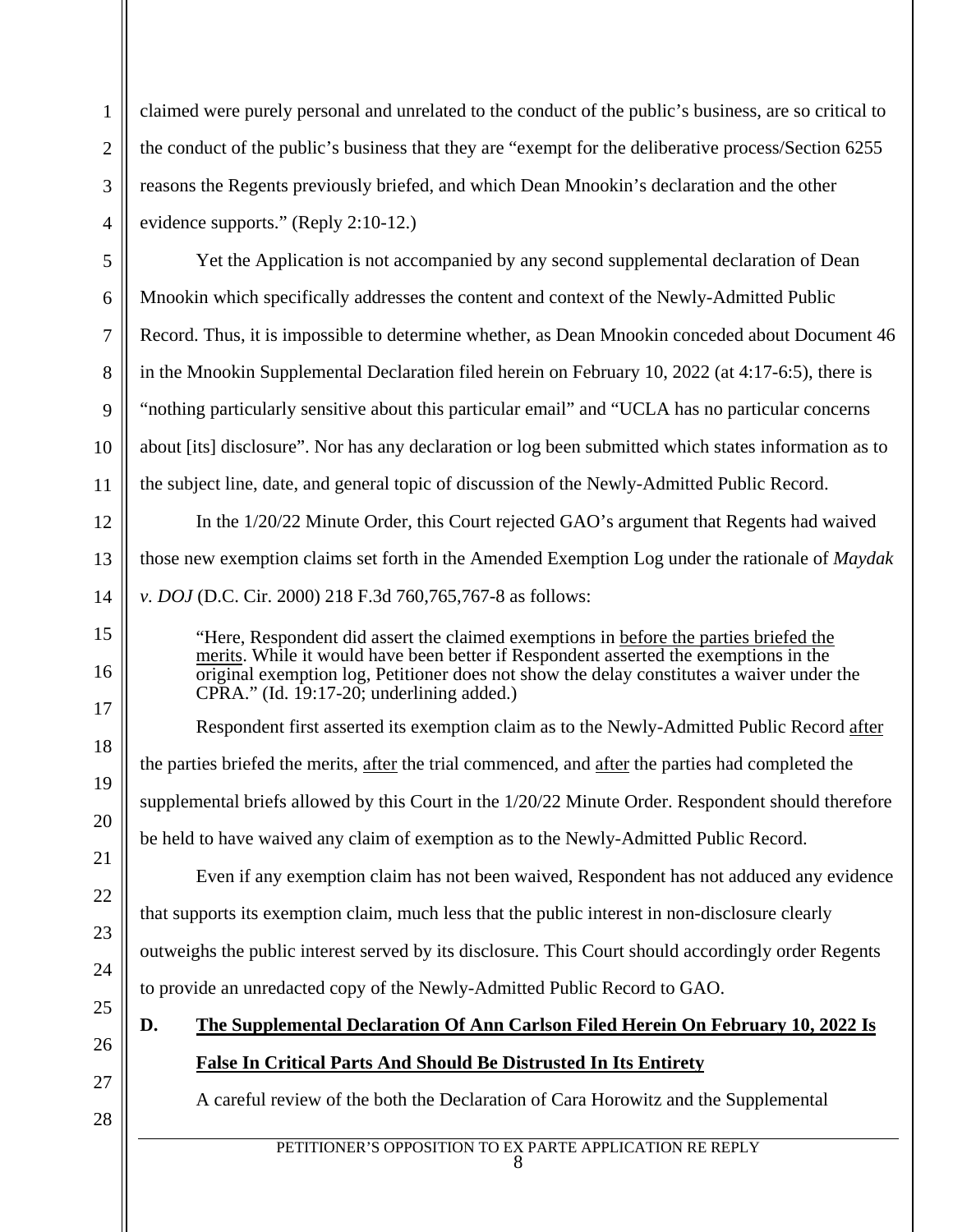Declaration of Ann Carlson ("Supplemental Carlson Declaration") establishes that the sole reference in either of those declarations to the Six Emmett Institute/Sher Lunch Talk Emails is Paragraph 19 of the Supplemental Carlson Declaration, which states as follows:

"Seventeen (17) pages of the NPR Documents are emails coordinating a lunch meeting with me, Professor Cara Horowitz, Dan Emmett, and others who are involved in environmental causes but are not affiliated with UCLA or the Emmett Institute. This was a social outing, and the lunch was unrelated to my teaching or scholarship."

Notably, Carlson, unlike Horowitz, is neither a sender nor recipient of any of the Six Emmett Institute/Sher Lunch Talk Emails. Thus, Carlson's statement in the prefatory paragraph of the Supplemental Carlson Declaration that "I have personal knowledge of the facts set forth below and, if called as a witness could competently testify to all of the facts set forth herein" (id. 1:7-8) is false. This falsity is particularly inexcusable given that, concurrently with the Supplemental Carlson Declaration, Horowitz, a sender or recipient of all of the Six Emmett Institute/Sher Lunch Talk Emails, submitted her own declaration specifically discussing various other NPR Documents.

Why did Regents choose to have Carlson incompetently address the Six Emmett Institute/Sher Lunch Talk Emails in her declaration rather than Horowitz competently address them in hers? Petitioner would draw the Court's attention to the final line of above-quoted Paragraph 19, wherein Carlson states "the lunch was unrelated to my teaching or scholarship" (underlining added). Simply put, Horowitz could not under any circumstance state that the Six Emmett Institute/Sher Lunch Talk Emails were unrelated to her teaching or scholarship since Horowitz herself introduced Vic Sher at the 10/11/2017 Emmett Institute/Sher Lunch Talk, as confirmed by the YouTube video of the event posted on the UCLA Law School's YouTube channel at https://youtu.be/eCsg9ACPex4*.*

Not only did Carlson falsely swear that she had personal knowledge and could competently testify regarding the Six Emmett Institute/Sher Lunch Talk Emails, but Carlson's statement about the contents of those emails (i.e., "a lunch meeting with me, Professor Cara Horowitz, Dan Emmett, and others who are involved in environmental causes but are not affiliated with UCLA or the Emmett Institute" (underlining added)) falsely minimizes the relationship of those emails to the conduct of the public's business by asserting that the only persons at the lunch meeting who were affiliated with UCLA or the Emmett Institute were Carlson, Horowitz and Dan Emmett. To the contrary, a review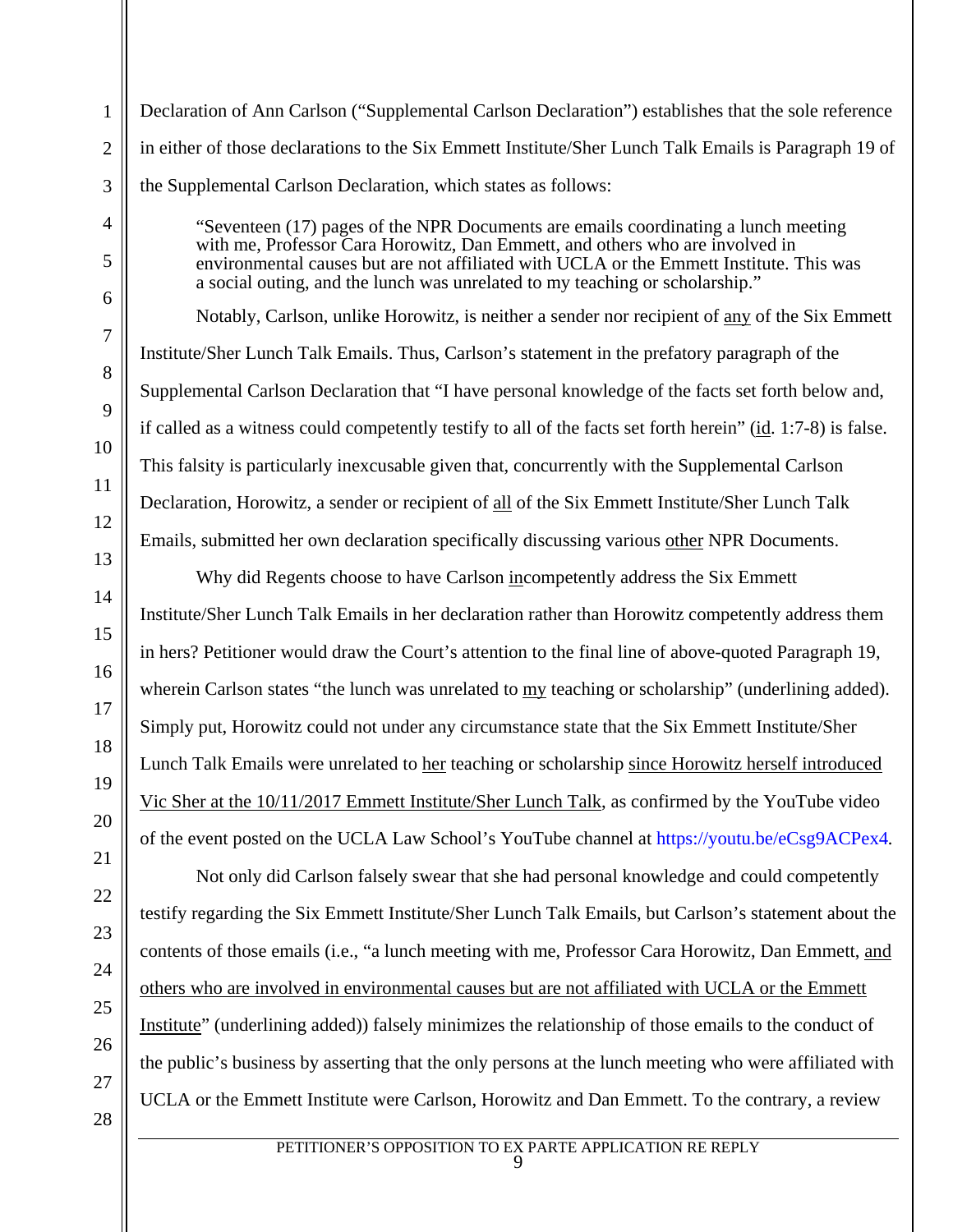of the Six Emmett Institute/Sher Lunch Talk Emails establishes that the lunch meeting also involved at least (1) UCLA Law Professor Sean Hecht, the Co-Executive Director of the Emmett Institute, (2) UCLA Law Professor Alex Wang, the Faculty Co-Director of the Emmett Institute, and (3) Rae Emmett, the co-founder with Dan Emmett of the Emmett Institute. (Hunter Dec. 4:13-24.)

While the maxim *falsus in uno, falsus in omnibus* does not compel this Court to ignore all of Carlson's testimony, CACI 5003 states, in relevant part: "if you decide that a witness did not tell the truth about something important, you may choose not to believe anything that witness said." Carlson did not tell the truth about the Six Emmett Institute/Sher Lunch Talk Emails. Petitioner submits that this Court should exercise its discretion to distrust all of Carlson's testimony.

10

1

2

3

4

5

6

7

8

9

11

12

20

21

22

23

24

25

26

27

28

## **E. This Court's Initial Inclination Not To Grant A Judicial Declaration That Respondent Violated The CPRA Should Change In Light Of The New Information Revealed, And Conduct Displayed By Regents, Since Entry Of The 1/20/22 Minute Order**

13 14 15 16 17 18 19 In the 1/20/22 Minute Order, this Court stated that its inclination not to grant a judicial declaration that Respondent violated the CPRA might be changed depending on "the results of the supplemental proceedings required for the documents specified in the privilege log" (id. 29:13-14). While Petitioner contends that the evidence it had presented prior to the commencement of trial on January 20, 2022 already warranted such a judicial declaration, Respondent has provided telling additional reasons for such a declaration in the course of these supplemental proceedings as discussed above and in Petitioner's Supplemental Reply Brief filed herein on February 23, 2022.

## **III. CONCLUSION**

The Application should be denied. If granted, it should be conditioned on the instant Opposition and supporting Hunter Declaration being included as part of the trial record.

Dated: March 28, 2022 Respectfully submitted,

/s/ James K.T. Hunter\_\_\_\_\_\_\_\_\_\_\_\_\_\_\_\_ James K.T. Hunter Attorney for Petitioner, Government Accountability & Oversight, P.C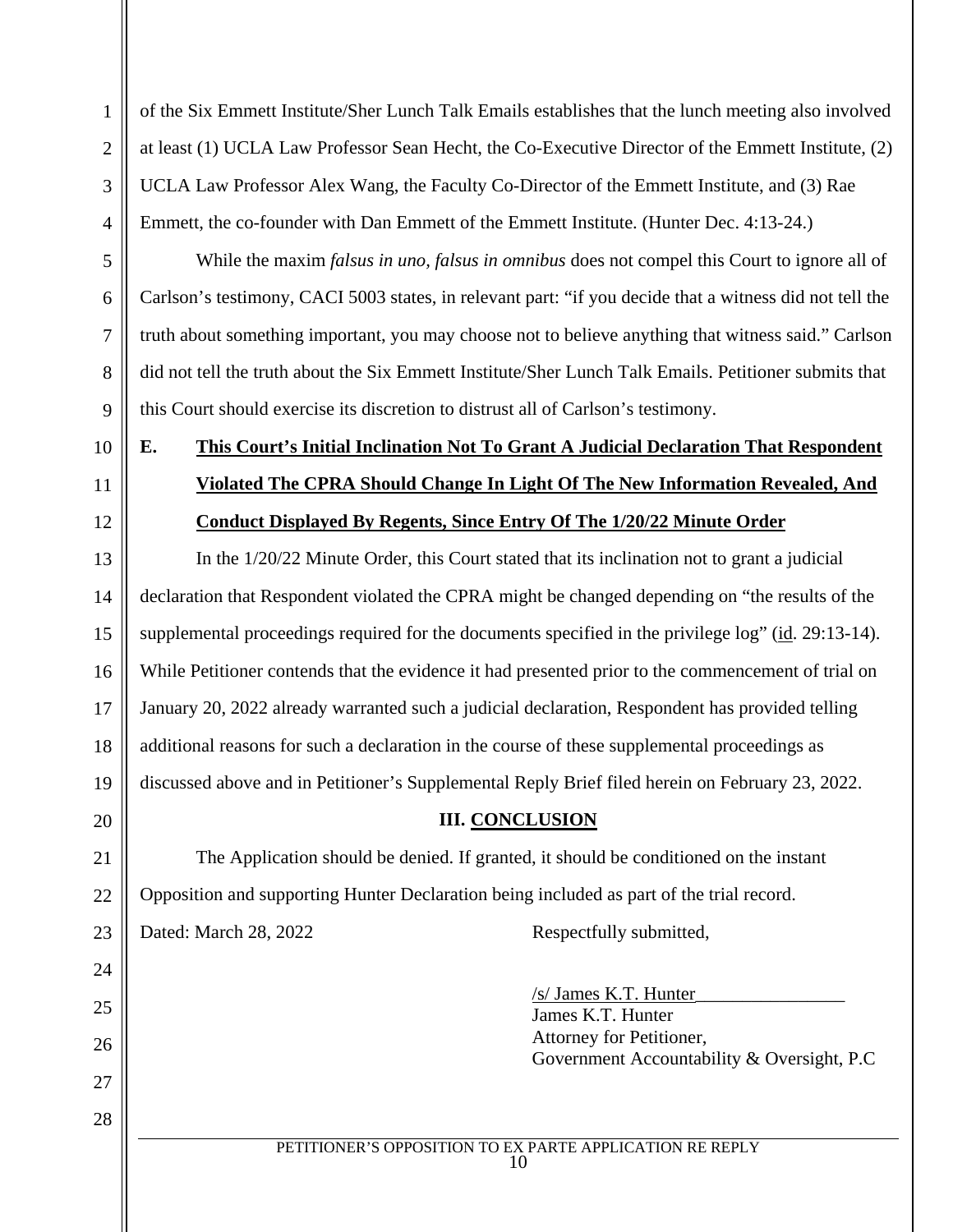| 1              |                                                                                                                                                                                                                                                                                          |  |  |
|----------------|------------------------------------------------------------------------------------------------------------------------------------------------------------------------------------------------------------------------------------------------------------------------------------------|--|--|
| $\mathbf{2}$   | <b>PROOF OF SERVICE</b>                                                                                                                                                                                                                                                                  |  |  |
| 3              | <b>STATE OF CALIFORNIA</b>                                                                                                                                                                                                                                                               |  |  |
| $\overline{4}$ | <b>COUNTY OF LOS ANGELES</b>                                                                                                                                                                                                                                                             |  |  |
| 5              | I, Mary de Leon, am employed in the city and county of Los Angeles, State of California. I<br>am over the age of 18 and not a party to the within action; my business address is 10100 Santa<br>Monica Blvd., 13th Floor, Los Angeles, California 90067-4003.                            |  |  |
| 6<br>7         | On March 28, 2022, I caused to be served the <b>PETITIONER'S OPPOSITION TO EX</b>                                                                                                                                                                                                        |  |  |
| 8              | PARTE APPLICATION FOR LEAVE TO FILE REPLY TO PETITIONER'S<br><b>SUPPLEMENTAL BRIEF</b> in this matter by sending a copy of said document(s) as follows:                                                                                                                                  |  |  |
| 9              | <b>SEE ATTACHED SERVICE LIST</b>                                                                                                                                                                                                                                                         |  |  |
| 10             | (BY MAIL) I am readily familiar with the firm's practice of collection and processing                                                                                                                                                                                                    |  |  |
| 11             | correspondence for mailing. Under that practice it would be deposited with the U.S.<br>Postal Service on that same day with postage thereon fully prepaid at Los Angeles,                                                                                                                |  |  |
| 12             | California, in the ordinary course of business. I am aware that on motion of the party<br>served, service is presumed invalid if postal cancellation date or postage meter date is<br>more than one day after date of deposit for mailing in affidavit.                                  |  |  |
| 13<br>14       | (BY EMAIL) I caused to be served the above-described document by email to the party<br>M<br>indicated above at the indicated email address.                                                                                                                                              |  |  |
| 15<br>16       | (BY FAX) I caused to be transmitted the above-described document by facsimile<br>machine to the fax number(s) as shown. The transmission was reported as complete and<br>without error. (Service by Facsimile Transmission to those parties listed above with fax<br>numbers indicated.) |  |  |
| 17<br>18       | (BY OVERNIGHT DELIVERY) By sending by FEDERAL EXPRESS to the<br>addressee(s) as indicated above.                                                                                                                                                                                         |  |  |
| 19             |                                                                                                                                                                                                                                                                                          |  |  |
| 20             | I declare under penalty of perjury, under the laws of the State of California that the foregoing<br>is true and correct.                                                                                                                                                                 |  |  |
| 21             | Executed on Mach 28, 2022, at Los Angeles, California.                                                                                                                                                                                                                                   |  |  |
| 22             | Mary de Leon                                                                                                                                                                                                                                                                             |  |  |
| 23             | Mary de Leon                                                                                                                                                                                                                                                                             |  |  |
| 24             |                                                                                                                                                                                                                                                                                          |  |  |
| 25             |                                                                                                                                                                                                                                                                                          |  |  |
| 26             |                                                                                                                                                                                                                                                                                          |  |  |
| 27             |                                                                                                                                                                                                                                                                                          |  |  |
| 28             |                                                                                                                                                                                                                                                                                          |  |  |
|                | PETITIONER'S OPPOSITION TO EX PARTE APPLICATION RE REPLY                                                                                                                                                                                                                                 |  |  |
|                |                                                                                                                                                                                                                                                                                          |  |  |
|                |                                                                                                                                                                                                                                                                                          |  |  |